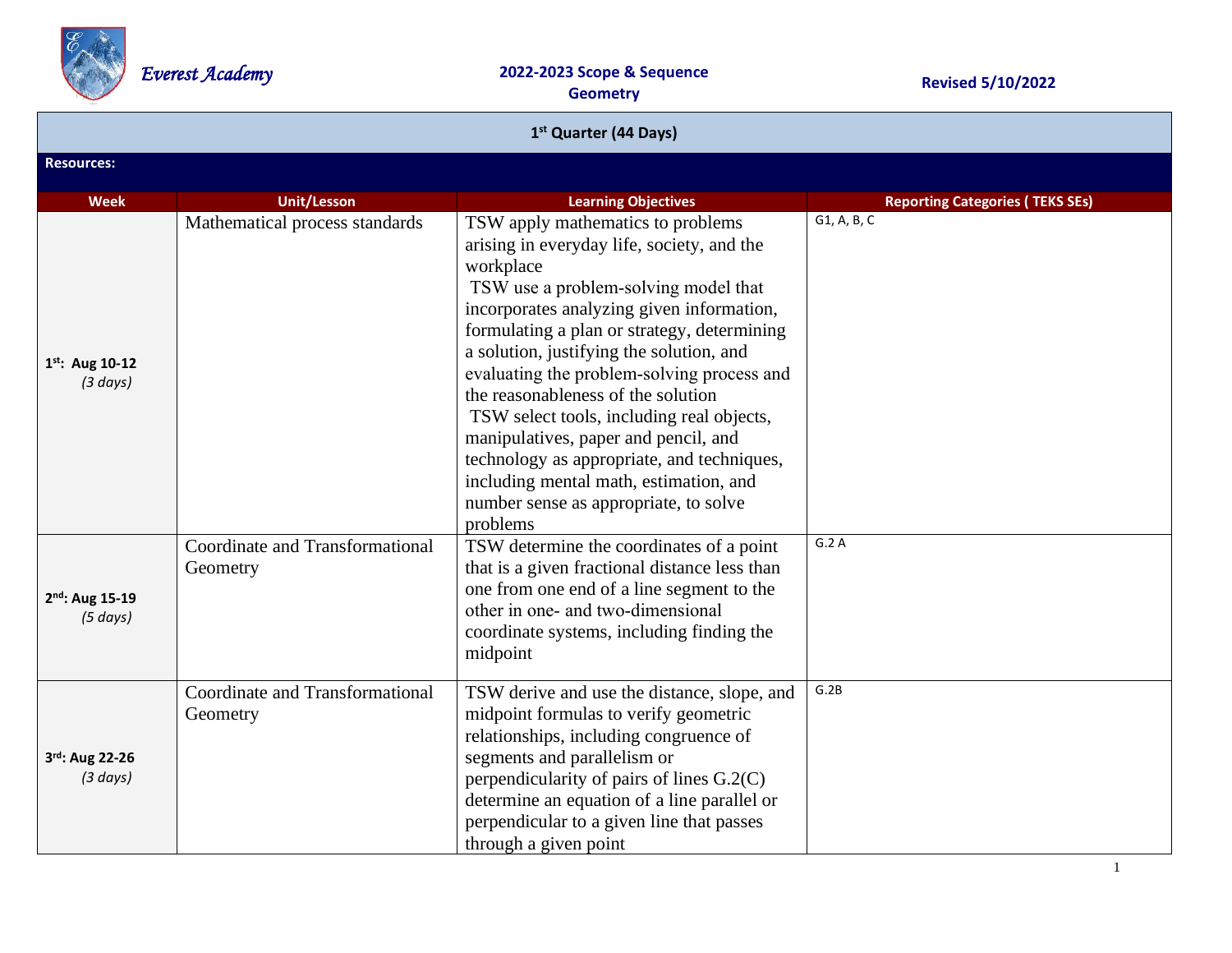

| 1 <sup>st</sup> Quarter (44 Days)                                                 |                                                    |                                                                                                                                                                                                                                                                                  |                                        |  |
|-----------------------------------------------------------------------------------|----------------------------------------------------|----------------------------------------------------------------------------------------------------------------------------------------------------------------------------------------------------------------------------------------------------------------------------------|----------------------------------------|--|
| <b>Resources:</b>                                                                 |                                                    |                                                                                                                                                                                                                                                                                  |                                        |  |
| <b>Week</b>                                                                       | <b>Unit/Lesson</b>                                 | <b>Learning Objectives</b>                                                                                                                                                                                                                                                       | <b>Reporting Categories (TEKS SEs)</b> |  |
|                                                                                   | <b>Coordinate and Transformational</b><br>Geometry | TSW describe and perform transformations<br>of figures in a plane using coordinate<br>notation                                                                                                                                                                                   | G.3A<br>G.3B                           |  |
| 4 <sup>th</sup> : Aug 29- Sep 2<br>(5 days)                                       |                                                    | TSW determine the image or pre-image of a<br>given two-dimensional figure under a<br>composition of rigid transformations, a<br>composition of non-rigid transformations,<br>and a composition of both, including<br>dilations where the center can be any point<br>in the plane |                                        |  |
| 5 <sup>th</sup> : Sept 6-9<br>Labor Day Holiday<br>on Monday 9/5<br>$(4 \, days)$ | Coordinate and Transformational<br>Geometry        | TSW identify the sequence of<br>transformations that will carry a given pre-<br>image onto an image on and off the<br>coordinate plane<br>TSW identify and distinguish between<br>reflectional and rotational symmetry in a<br>plane figure                                      | G.3C<br>G.3D                           |  |
| 6 <sup>th</sup> : Sept 12-16<br>(5 days)                                          | Coordinate and Transformational<br>Geometry        | TSW show that the equation of a circle with<br>center at the origin and radius r is $x2 + y2 =$<br>r2 and determine the equation for the graph<br>of a circle with radius r and center $(h, k)$ ,<br>$(x - h)2 + (y - k)2 = r2$                                                  | G12.E                                  |  |
| 7 <sup>th</sup> : Sept 19-22<br>PD Day Friday<br>9/23<br>$(4 \, days)$            | Logical Argument and<br>Constructions              | TSW distinguish between undefined terms,<br>definitions, postulates, conjectures, and<br>theorems<br>TSW identify and determine the validity of<br>the converse, inverse, and contrapositive of<br>a conditional statement and recognize the                                     | G4 A, B                                |  |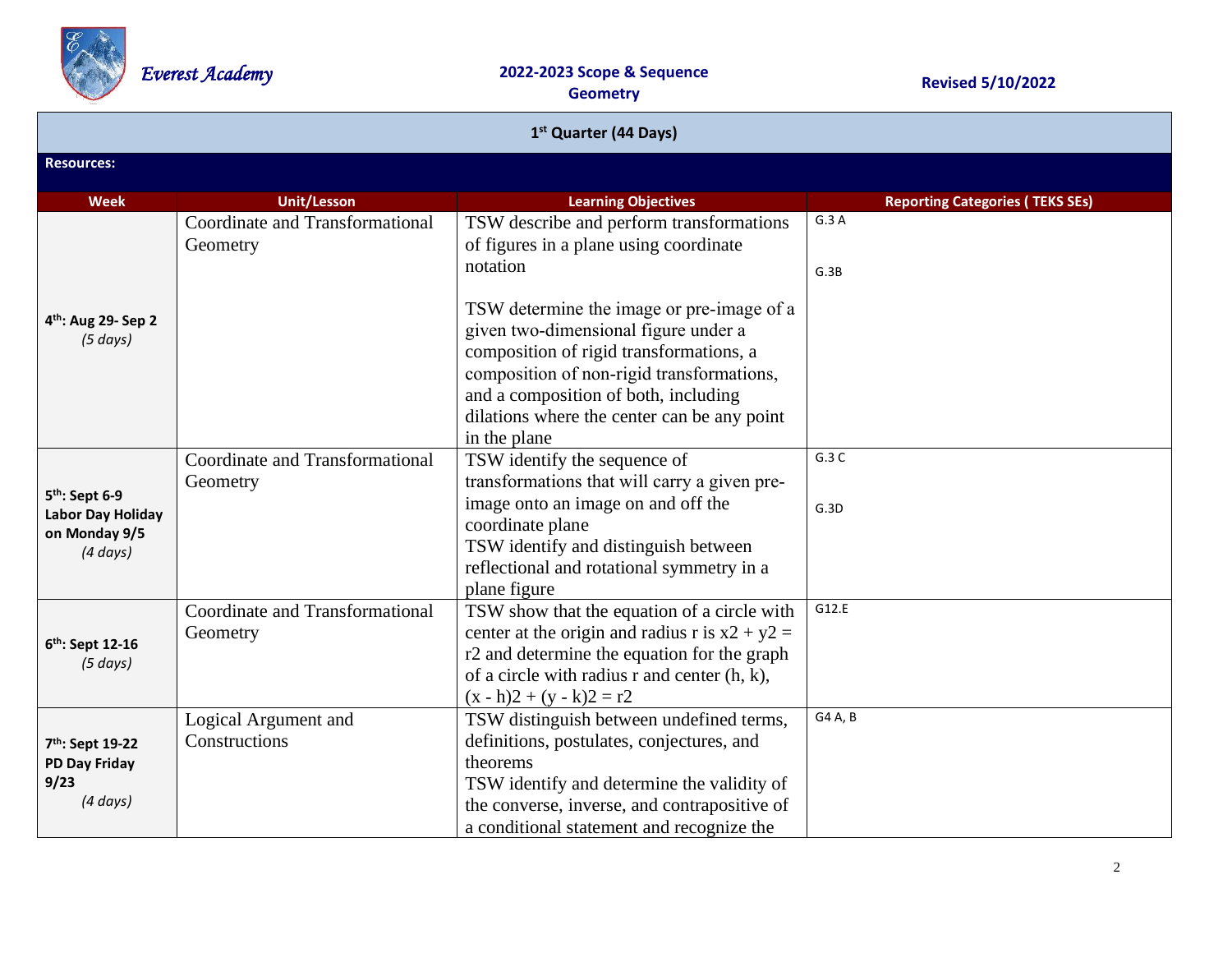

| 1 <sup>st</sup> Quarter (44 Days) |                                       |                                                                                                                                                                                                                                                                                                                                                                                                                                                                                                                                                                                                                                                                                          |                                        |  |  |
|-----------------------------------|---------------------------------------|------------------------------------------------------------------------------------------------------------------------------------------------------------------------------------------------------------------------------------------------------------------------------------------------------------------------------------------------------------------------------------------------------------------------------------------------------------------------------------------------------------------------------------------------------------------------------------------------------------------------------------------------------------------------------------------|----------------------------------------|--|--|
| <b>Resources:</b>                 |                                       |                                                                                                                                                                                                                                                                                                                                                                                                                                                                                                                                                                                                                                                                                          |                                        |  |  |
| <b>Week</b>                       | <b>Unit/Lesson</b>                    | <b>Learning Objectives</b>                                                                                                                                                                                                                                                                                                                                                                                                                                                                                                                                                                                                                                                               | <b>Reporting Categories (TEKS SEs)</b> |  |  |
| 8th: Sept 26-30<br>(5 days)       | Logical Argument and<br>Constructions | connection between a biconditional<br>statement and a true conditional statement<br>with a true converse<br>TSW verify that a conjecture is false using a<br>counterexample<br>TSW compare geometric relationships<br>between Euclidean and spherical                                                                                                                                                                                                                                                                                                                                                                                                                                    | G4: C, D                               |  |  |
|                                   |                                       | geometries, including parallel lines and the<br>sum of the angles in a triangle                                                                                                                                                                                                                                                                                                                                                                                                                                                                                                                                                                                                          |                                        |  |  |
| 9th: Oct 3-7<br>(5 days)          | Logical Argument and<br>Constructions | TSW investigate patterns to make<br>conjectures about geometric relationships,<br>including angles formed by parallel lines cut<br>by a transversal, criteria required for<br>triangle congruence, special segments of<br>triangles, diagonals of quadrilaterals,<br>interior and exterior angles of polygons, and<br>special segments and angles of circles<br>choosing from a variety of tools<br>TSW construct congruent segments,<br>congruent angles, a segment bisector, an<br>angle bisector, perpendicular lines, the<br>perpendicular bisector of a line segment,<br>and a line parallel to a given line through a<br>point not on a line using a compass and a<br>straightedge | G5: A, B                               |  |  |
| 10th: Oct 10-14<br>(5 days)       | Logical Argument and<br>Constructions | TSW use the constructions of congruent<br>segments, congruent angles, angle bisectors,<br>and perpendicular bisectors to make<br>conjectures about geometric relationships                                                                                                                                                                                                                                                                                                                                                                                                                                                                                                               | G5 C, D                                |  |  |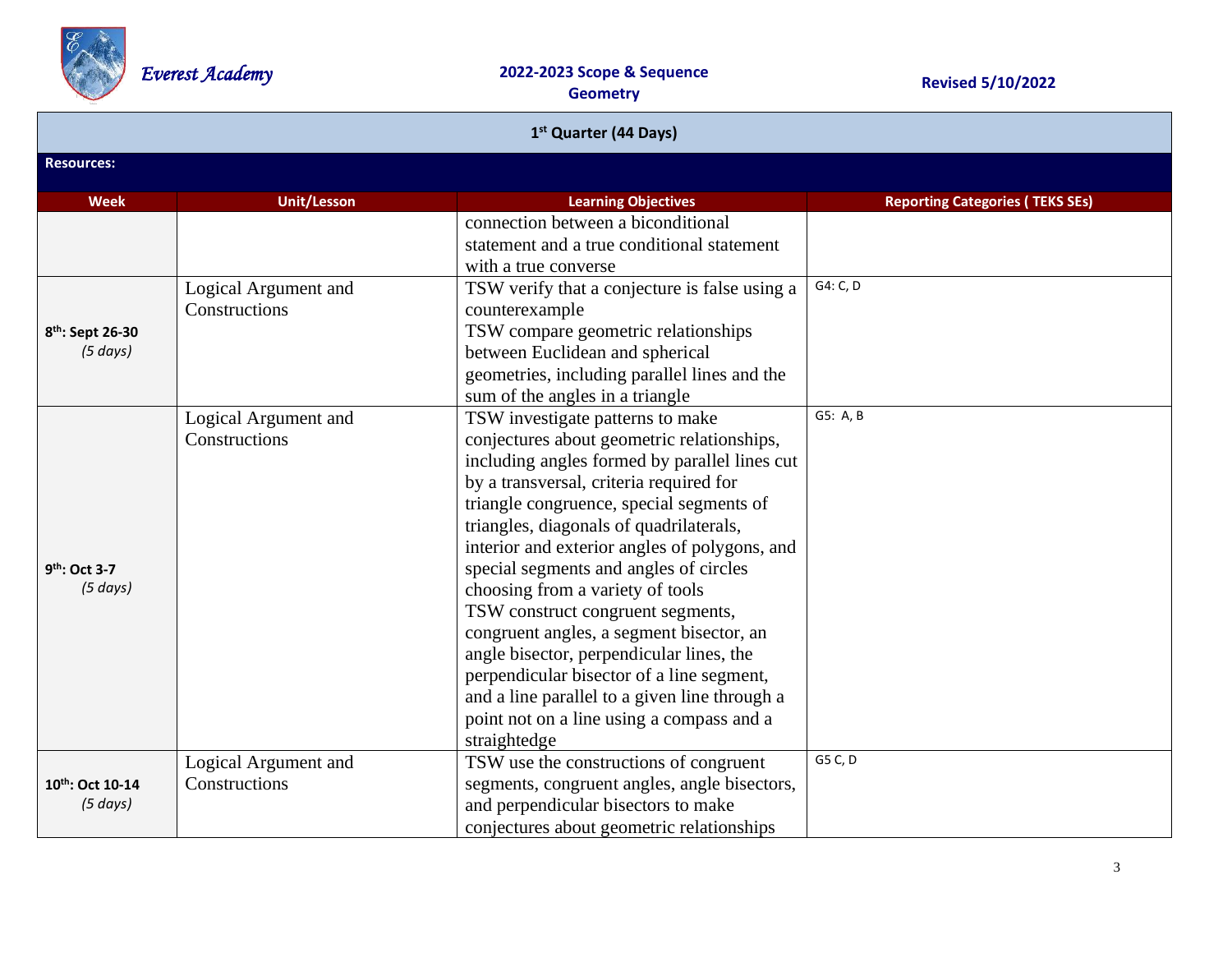

| 1 <sup>st</sup> Quarter (44 Days) |                                           |                                                                                                              |                                        |  |
|-----------------------------------|-------------------------------------------|--------------------------------------------------------------------------------------------------------------|----------------------------------------|--|
| <b>Resources:</b>                 |                                           |                                                                                                              |                                        |  |
| <b>Week</b>                       | Unit/Lesson<br><b>Learning Objectives</b> |                                                                                                              | <b>Reporting Categories (TEKS SEs)</b> |  |
|                                   |                                           | TSW verify the Triangle Inequality<br>theorem using constructions and apply the<br>theorem to solve problems |                                        |  |

| 2nd Quarter (45 Days)            |                                              |                                                                                                                                                                                                                                                                                                                                                     |                                        |  |  |  |
|----------------------------------|----------------------------------------------|-----------------------------------------------------------------------------------------------------------------------------------------------------------------------------------------------------------------------------------------------------------------------------------------------------------------------------------------------------|----------------------------------------|--|--|--|
| <b>Resources:</b>                |                                              |                                                                                                                                                                                                                                                                                                                                                     |                                        |  |  |  |
| <b>Week</b>                      | <b>Unit/Lesson</b>                           | <b>Learning Objectives</b>                                                                                                                                                                                                                                                                                                                          | <b>Reporting Categories (TEKS SEs)</b> |  |  |  |
| $1^{st}$ : Oct 17-21<br>(5 days) | Logical Argument and<br>Constructions        | TSW verify theorems about angles formed<br>by the intersection of lines and line<br>segments, including vertical angles, and<br>angles formed by parallel lines cut by a<br>transversal and prove equidistance between<br>the endpoints of a segment and points on its<br>perpendicular bisector and apply these<br>relationships to solve problems | G6, A                                  |  |  |  |
| 2nd: Oct 24-28<br>(5 days)       | Logical Argument and<br><b>Constructions</b> | TSW prove a quadrilateral is a<br>parallelogram, rectangle, square, or<br>rhombus using opposite sides, opposite<br>angles, or diagonals and apply these<br>relationships to solve problems<br>$G.12(A)$ apply theorems about circles,<br>including relationships among angles, radii,                                                              | G6, E                                  |  |  |  |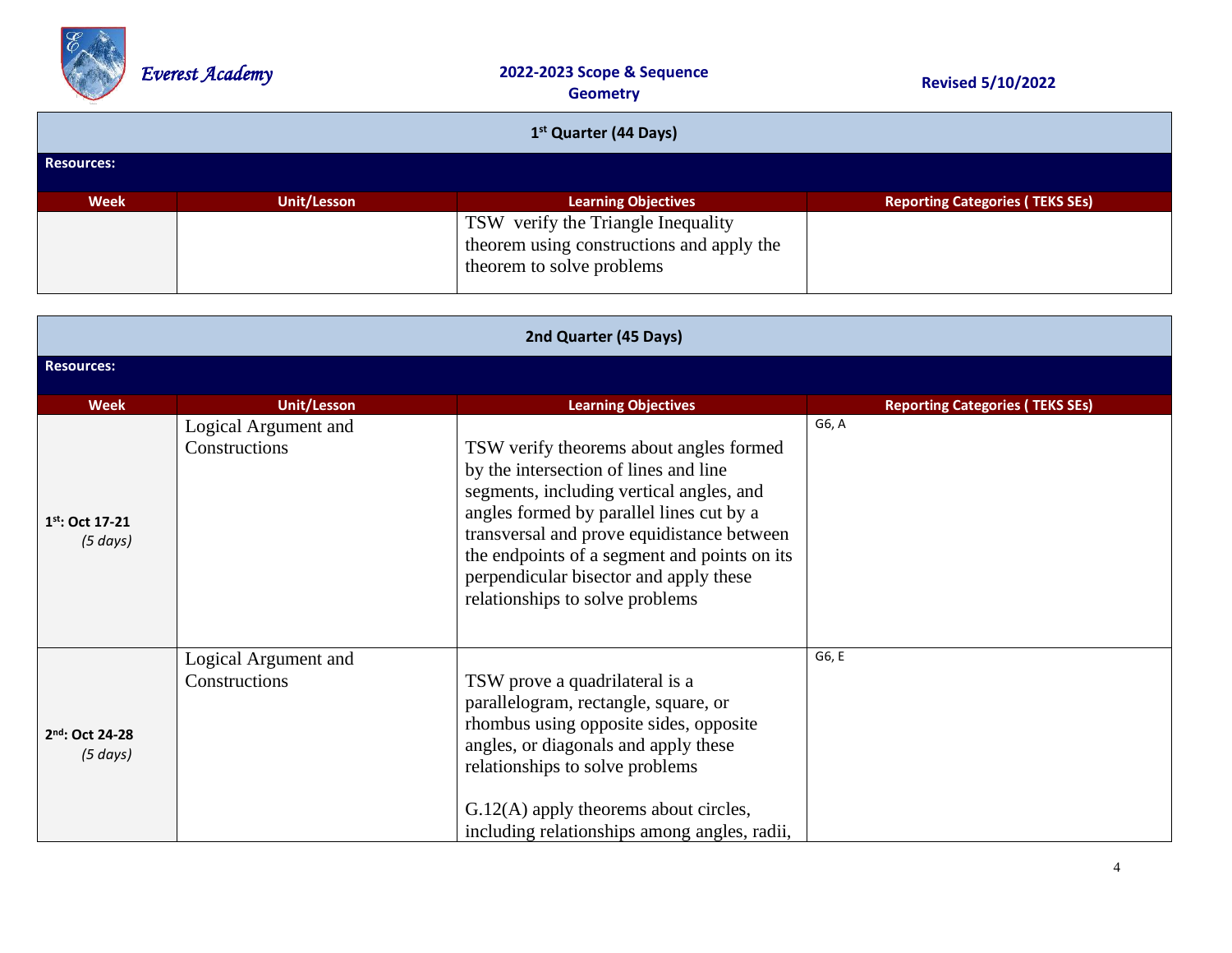

| 2nd Quarter (45 Days)                                 |                            |                                                                                                                                                                                                                                                                                                                                                                                                                                                                                                                                                                                   |                                        |  |  |
|-------------------------------------------------------|----------------------------|-----------------------------------------------------------------------------------------------------------------------------------------------------------------------------------------------------------------------------------------------------------------------------------------------------------------------------------------------------------------------------------------------------------------------------------------------------------------------------------------------------------------------------------------------------------------------------------|----------------------------------------|--|--|
| <b>Resources:</b>                                     |                            |                                                                                                                                                                                                                                                                                                                                                                                                                                                                                                                                                                                   |                                        |  |  |
| <b>Week</b>                                           | <b>Unit/Lesson</b>         | <b>Learning Objectives</b>                                                                                                                                                                                                                                                                                                                                                                                                                                                                                                                                                        | <b>Reporting Categories (TEKS SEs)</b> |  |  |
|                                                       |                            | chords, tangents, and secants, to solve non-<br>contextual problems                                                                                                                                                                                                                                                                                                                                                                                                                                                                                                               |                                        |  |  |
| 3rd: Nov 1-4<br>PT Conf Mon<br>10/31<br>$(4 \, days)$ | Triangles and Trigonometry | TSW investigate patterns to make<br>conjectures about geometric relationships,<br>including angles formed by parallel lines cut<br>by a transversal, criteria required for<br>triangle congruence, special segments of<br>triangles, diagonals of quadrilaterals,<br>interior and exterior angles of polygons, and<br>special segments and angles of circles<br>choosing from a variety of tools<br>TSW prove two triangles are congruent by<br>applying the Side-Angle-Side, Angle-Side-<br>Angle, Side-Side-Side, Angle-Angle-Side,<br>and Hypotenuse-Leg congruence conditions | G5A<br>G6B                             |  |  |
| 4 <sup>th</sup> : Nov 5-9<br>(5 days)                 | Triangles and Trigonometry | TSW apply the definition of congruence, in<br>terms of rigid transformations, to identify<br>congruent figures and their corresponding<br>sides and angles<br>TSW verify theorems about the<br>relationships in triangles, including proof of<br>the Pythagorean Theorem, the sum of<br>interior angles, base angles of isosceles<br>triangles, midsegments, and medians, and<br>apply these relationships to solve problems                                                                                                                                                      | G6: C, D                               |  |  |
| 5 <sup>th</sup> : Nov 7-11<br>(5 days)                | Triangles and Trigonometry | TSW apply the definition of similarity in<br>terms of a dilation to identify similar figures<br>and their proportional sides and the<br>congruent corresponding angles                                                                                                                                                                                                                                                                                                                                                                                                            | G7: A, B                               |  |  |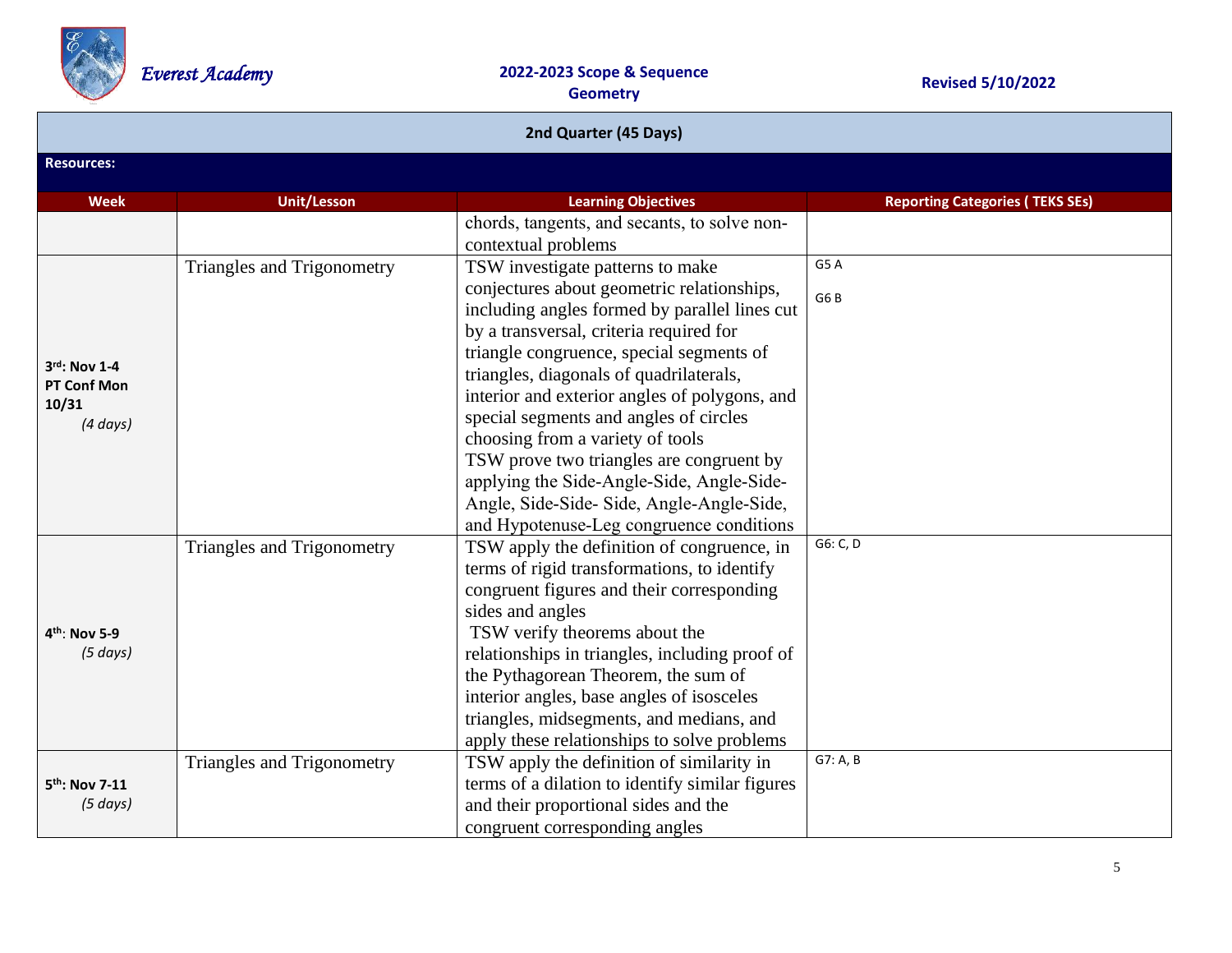

| 2nd Quarter (45 Days)                               |                             |                                                                                                                                                                                               |                                        |  |  |
|-----------------------------------------------------|-----------------------------|-----------------------------------------------------------------------------------------------------------------------------------------------------------------------------------------------|----------------------------------------|--|--|
| <b>Resources:</b>                                   |                             |                                                                                                                                                                                               |                                        |  |  |
| <b>Week</b>                                         | <b>Unit/Lesson</b>          | <b>Learning Objectives</b>                                                                                                                                                                    | <b>Reporting Categories (TEKS SEs)</b> |  |  |
|                                                     |                             | TSW apply the Angle-Angle criterion to<br>verify similar triangles and apply the<br>proportionality of the corresponding sides to<br>solve problems                                           |                                        |  |  |
| $6th$ : Nov 14-18<br>$(2 \text{ days})$             | Triangles and Trigonometry  | TSW prove theorems about similar<br>triangles, including the Triangle<br>Proportionality theorem, and apply these<br>theorems to solve problems                                               | G 8: A                                 |  |  |
| 7th: Nov 21-25<br><b>Thanksgiving</b><br>$(0$ days) | <b>Thanksgiving Holiday</b> |                                                                                                                                                                                               |                                        |  |  |
| 8 <sup>th</sup> : Nov 28-Dec 2<br>(5 days)          |                             | TSW identify and apply the relationships<br>that exist when an altitude is drawn to the<br>hypotenuse of a right triangle, including the<br>geometric mean, to solve problems                 | G 8 A, B                               |  |  |
| $9th$ : Dec 5-9<br>$(5 \, days)$                    | Triangles and Trigonometry  | TSW determine the lengths of sides and<br>measures of angles in a right triangle by<br>applying the trigonometric ratios sine,<br>cosine, and tangent to solve problems                       | G9A                                    |  |  |
| $10^{th}$ : Dec 12-16<br>(5 days)                   | Triangles and Trigonometry  | TSW apply the relationships in special right<br>triangles $30^{\circ}$ -60°-90° and $45^{\circ}$ -45°-90° and<br>the Pythagorean theorem, including<br>Pythagorean triples, to solve problems | G9B                                    |  |  |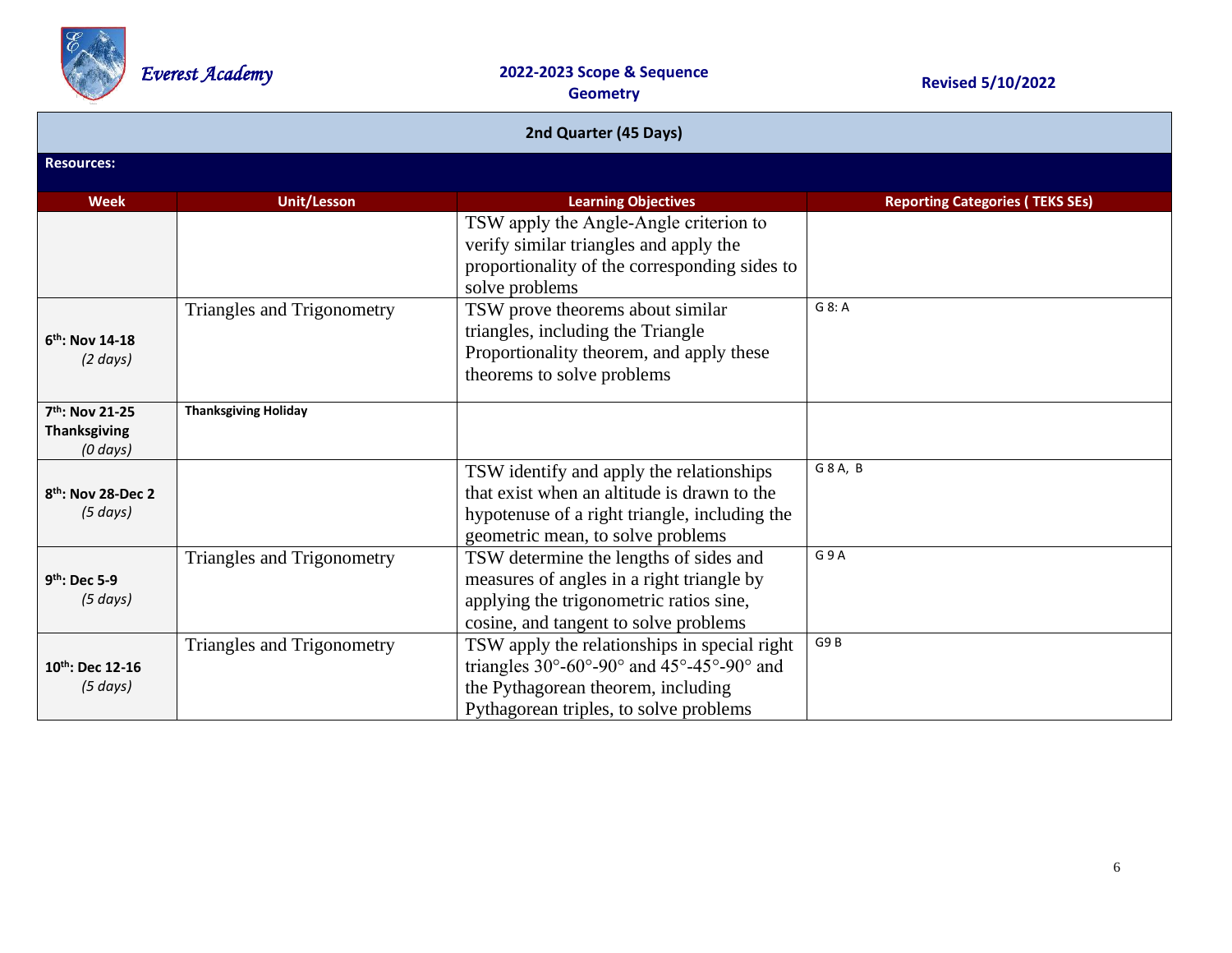

| 3rd Quarter (42 Days)                                                          |                                            |                                                                                                                                                                                                                                                                                                                                                                                                                         |                                        |  |  |
|--------------------------------------------------------------------------------|--------------------------------------------|-------------------------------------------------------------------------------------------------------------------------------------------------------------------------------------------------------------------------------------------------------------------------------------------------------------------------------------------------------------------------------------------------------------------------|----------------------------------------|--|--|
| <b>Resources:</b>                                                              |                                            |                                                                                                                                                                                                                                                                                                                                                                                                                         |                                        |  |  |
| <b>Week</b>                                                                    | <b>Unit/Lesson</b>                         | <b>Learning Objectives</b>                                                                                                                                                                                                                                                                                                                                                                                              | <b>Reporting Categories (TEKS SEs)</b> |  |  |
| $1st$ : Jan 4-6<br>Tues 1/3 PD Day<br>(3 days)                                 | Measurement of 2D and 3D<br>Figures        | TSW identify the shapes of two-<br>dimensional cross-sections of prisms,<br>pyramids, cylinders, cones, and spheres and<br>identify three-dimensional objects generated<br>by rotations of two-dimensional shapes                                                                                                                                                                                                       | G 10 A                                 |  |  |
| $2nd$ : Jan 9-13<br>(5 days)                                                   | Measurement of 2D and 3D<br>Figures        | TSW determine and describe how changes<br>in the linear dimensions of a shape affect its<br>perimeter, area, surface area, or volume,<br>including proportional and non-proportional<br>dimensional change                                                                                                                                                                                                              | G 10 B                                 |  |  |
| $3^{rd}$ : Jan 16-20<br><b>Mon 1/16 MLK</b><br><b>Holiday</b><br>$(4 \, days)$ | Measurement of 2D and 3D<br><b>Figures</b> | $G.11(A)$ apply the formula for the area of<br>regular polygons to solve problems using<br>appropriate units of measure                                                                                                                                                                                                                                                                                                 |                                        |  |  |
| 4 <sup>th</sup> : Jan 23-27<br>(5 days)                                        | 100 Days of School                         | $G.11(B)$ determine the area of composite<br>two-dimensional figures comprised of a<br>combination of triangles, parallelograms,<br>trapezoids, kites, regular polygons, or<br>sectors of circles to solve problems using<br>appropriate units of measure                                                                                                                                                               |                                        |  |  |
| 5 <sup>th</sup> : Jan 30 - Feb 3<br>(5 days)                                   | Measurement of 2D and 3D<br>Figures        | $G.11(C)$ apply the formulas for the total and<br>lateral surface area of three-dimensional<br>figures, including prisms, pyramids, cones,<br>cylinders, spheres, and composite figures, to<br>solve problems using appropriate units of<br>measure $G.11(D)$ apply the formulas for the<br>volume of three-dimensional figures,<br>including prisms, pyramids, cones,<br>cylinders, spheres, and composite figures, to |                                        |  |  |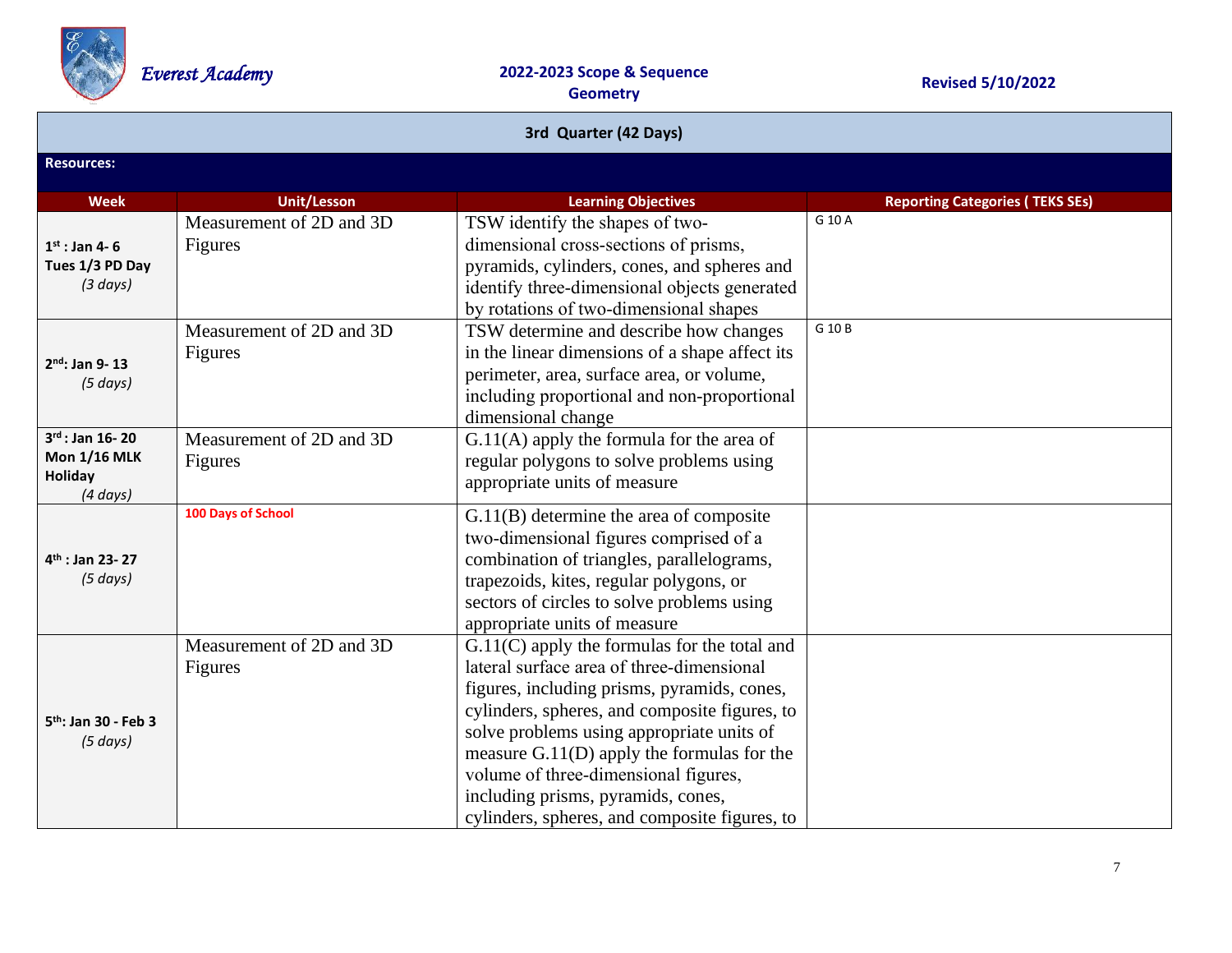

| 3rd Quarter (42 Days)       |                          |                                                 |                                        |  |
|-----------------------------|--------------------------|-------------------------------------------------|----------------------------------------|--|
| <b>Resources:</b>           |                          |                                                 |                                        |  |
| <b>Week</b>                 | <b>Unit/Lesson</b>       | <b>Learning Objectives</b>                      | <b>Reporting Categories (TEKS SEs)</b> |  |
|                             |                          | solve problems using appropriate units of       |                                        |  |
|                             |                          | measure                                         |                                        |  |
| $6th$ : Feb 6-10            | Measurement of 2D and 3D |                                                 |                                        |  |
| (5 days)                    | Figures                  |                                                 |                                        |  |
|                             | Measurement of 2D and 3D | TSW apply the proportional relationship         | G 12 B                                 |  |
| $7th$ : Feb 13-17           | Figures                  | between the measure of an arc length of a       |                                        |  |
| $(4 \, days)$               |                          | circle and the circumference of the circle to   |                                        |  |
|                             |                          | solve problems                                  |                                        |  |
| $8^{th}$ : Feb 20-24        | Measurement of 2D and 3D | TSW apply the proportional relationship         | G 12 C                                 |  |
| Mon 2/20 District           | Figures                  | between the measure of the area of a sector     |                                        |  |
| <b>PD</b>                   |                          | of a circle and the area of the circle to solve |                                        |  |
| $(4 \, days)$               |                          | problems                                        |                                        |  |
|                             | Measurement of 2D and 3D | TSW describe radian measure of an angle as      | G 12 D                                 |  |
| $9^{th}$ : Feb 27 – Mar3    | Figures                  | the ratio of the length of an arc intercepted   |                                        |  |
| $(5 \, days)$               |                          | by a central angle and the radius of the        |                                        |  |
|                             |                          | circle                                          |                                        |  |
|                             | Probability              | TSW develop strategies to use permutations      | G 13 A                                 |  |
| $10^{th:}1^{st}$ : Mar 6-10 |                          | and combinations to solve contextual            |                                        |  |
| $(5 \text{ days})$          |                          | problems                                        |                                        |  |
|                             |                          |                                                 |                                        |  |

| 4th Quarter (49 Days)                           |                     |                                                                           |        |  |  |
|-------------------------------------------------|---------------------|---------------------------------------------------------------------------|--------|--|--|
| <b>Resources:</b>                               |                     |                                                                           |        |  |  |
| <b>Week</b>                                     | <b>Unit/Lesson</b>  | <b>Reporting Categories (TEKS SEs)</b><br><b>Learning Objectives</b>      |        |  |  |
|                                                 | <b>Spring Break</b> |                                                                           |        |  |  |
| 1st: Mar 20-24<br>3/23 Ramadan<br><b>Begins</b> | Probability         | TSW determine probabilities based on area<br>to solve contextual problems | G 13 B |  |  |